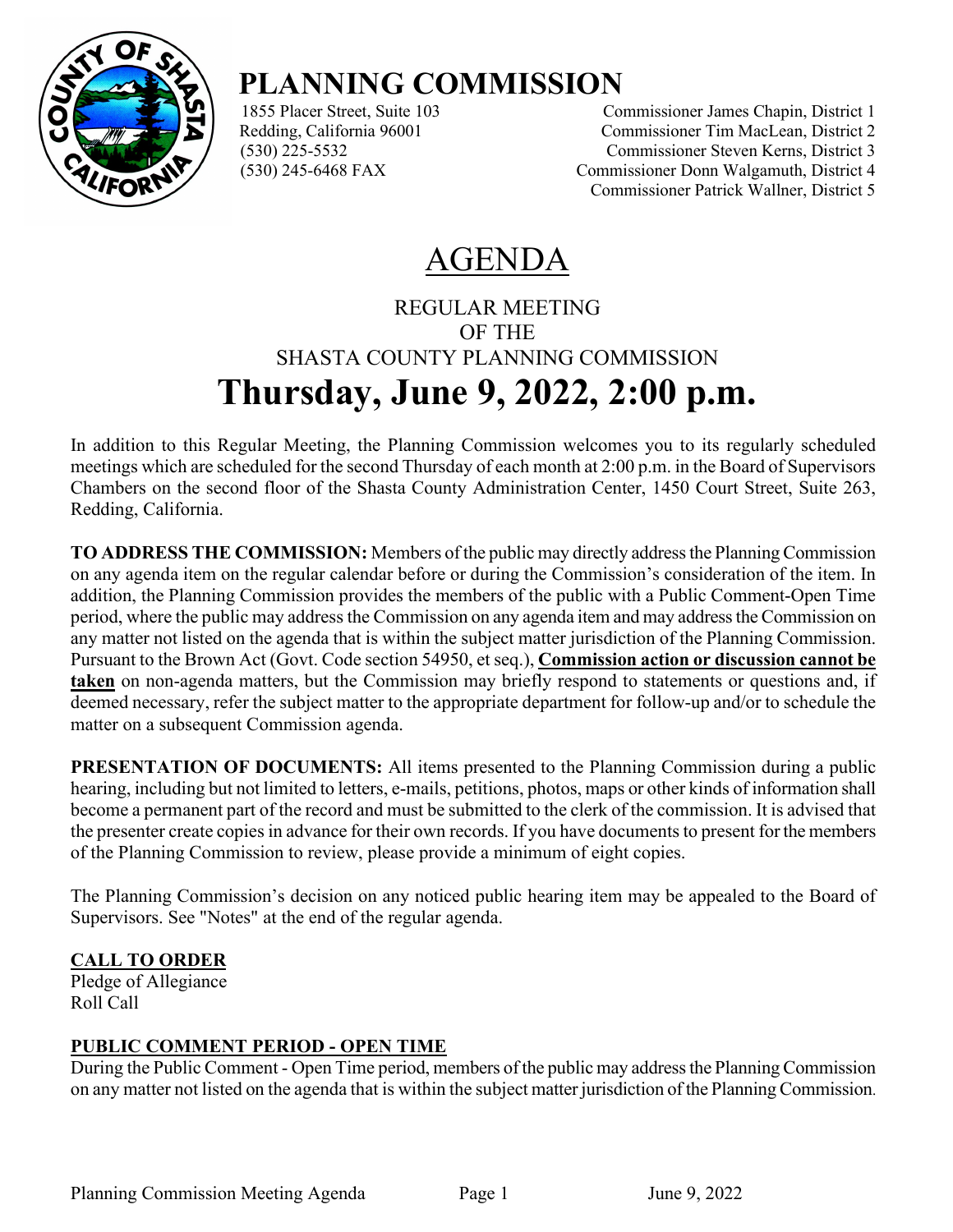#### **REGULAR CALENDAR**

- **R1 Appeal [of Administrative Permit 21-0055](https://www.co.shasta.ca.us/docs/libraries/resource-management-docs/staff-reports/2022/june/r1060922.pdf) (Kelley) Continued from May 12, 2022:** William Kelley has requested approval of Administrative Permit 21-0055 to exceed the total combined residential accessory structure floor area limit of 2,500 square feet and the 20-foot height limit for accessory buildings within 50 feet of a property line for a proposed 2,080-square-foot, 25-foot-7-inch-tall RV garage located 31 feet from the north property line. The Director of Resource Management, after considering public comments and finding that the proposal meets all applicable criteria, approved Administrative Permit 21-0055 on April 19, 2022. Timely appeals of the Director's decision were filed by Mario Callegari and Jonathan Mulieri. The 2-acre project site is located at 20570 Chipeta Way, Redding, CA 96003 (Assessor's Parcel Number 306-640-001), on the eastside of Bear Mountain Road, approximately 0.13 miles east of the intersection of Chipeta Way and Bear Mountain Road. Staff Planner: Jonathan Muller / Supervisor District: 4 / Proposed CEQA Determination: Exempt. Staff recommends that the Planning Commission:
	- 1. Conduct a public hearing.
	- 2. Close the public hearing.
	- 3. Adopt a resolution to: a) deny the appeal of the Director of Resource Management's approval of Administrative Permit 21-0055 filed by Mario Callegari; b) deny the appeal of the Director of Resource Management's approval of Administrative Permit 21-0055 filed by Jonathan Mulieri; c) find that Administrative Permit 21-0055 is exempt from the California Environmental Quality Act (CEQA) pursuant to State CEQA Guidelines section 15303; and d) approve Administrative Permit 21-0055, based on the recommended findings and subject to the conditions of approval set forth in Exhibit A to Resolution 2022-015, including modifications, if any, as determined by the Planning Commission.

#### **R2 [Approval of Minutes:](https://www.co.shasta.ca.us/docs/libraries/resource-management-docs/minutes/2022/05-12-22-draft-minutes.pdf)**

Approve the minutes of the meeting held on May 12, 2022 as submitted.

- **R3 [Use Permit 22-0003 \(Dickinson\) Continued from April 14, 2022 and May 12, 2022:](https://www.co.shasta.ca.us/docs/libraries/resource-management-docs/staff-reports/2022/june/r3060922.pdf)** Kevin and Danielle Dickinson have requested a use permit to legalize an existing Recreational Vehicle (RV) repair shop, installation services, RV sales, outdoor RV and trailer storage, and to construct a 2,560-sqaurefoot RV repair structure, landscaping, and other ancillary onsite improvements. The 0.77-acre project site is located at 18691 Old Oasis Road, Redding, CA 96003 (Assessor's Parcel Number 074-100-030), on the east side of Old Oasis Road, approximately 0.18 miles south of the intersection of Oasis Road and Old Oasis Road. Staff Planner: Elisabeth Towers / Supervisor District: 1 / Proposed CEQA Determination: Exempt. Staff recommends that the Planning Commission:
	- 1. Conduct a public hearing.
	- 2. Close the public hearing.
	- 3. Adopt a resolution to: a) find that Use Permit 22-0003 is exempt from the California Environmental Quality Act (CEQA) pursuant to State CEQA Guidelines sections 15301 and 15303; b) adopt the recommended findings listed in Resolution 2022-016, including modifications, if any, as determined by the Planning Commission; and c) approve Use Permit 22-0003, based on the recommended findings and subject to the conditions of approval set forth in Exhibit A to Resolution 2022-016, including modifications, if any, as determined by the Planning Commission.
- **R4 [Zone Amendment 22-0002 Amend Floodplain Regulation Measures](https://www.co.shasta.ca.us/docs/libraries/resource-management-docs/staff-reports/2022/june/r4060422.pdf) County-Wide Text Amendment (Shasta County):** The Planning Commission will hold a public hearing recommending that that the Shasta County Board of Supervisors introduce, waive the reading of, and enact an ordinance amending chapters 17.02, 17.22, 17.70, and 17.94 of the Shasta County Zoning Plan to adopt

Planning Commission Meeting Agenda Page 2 June 9, 2022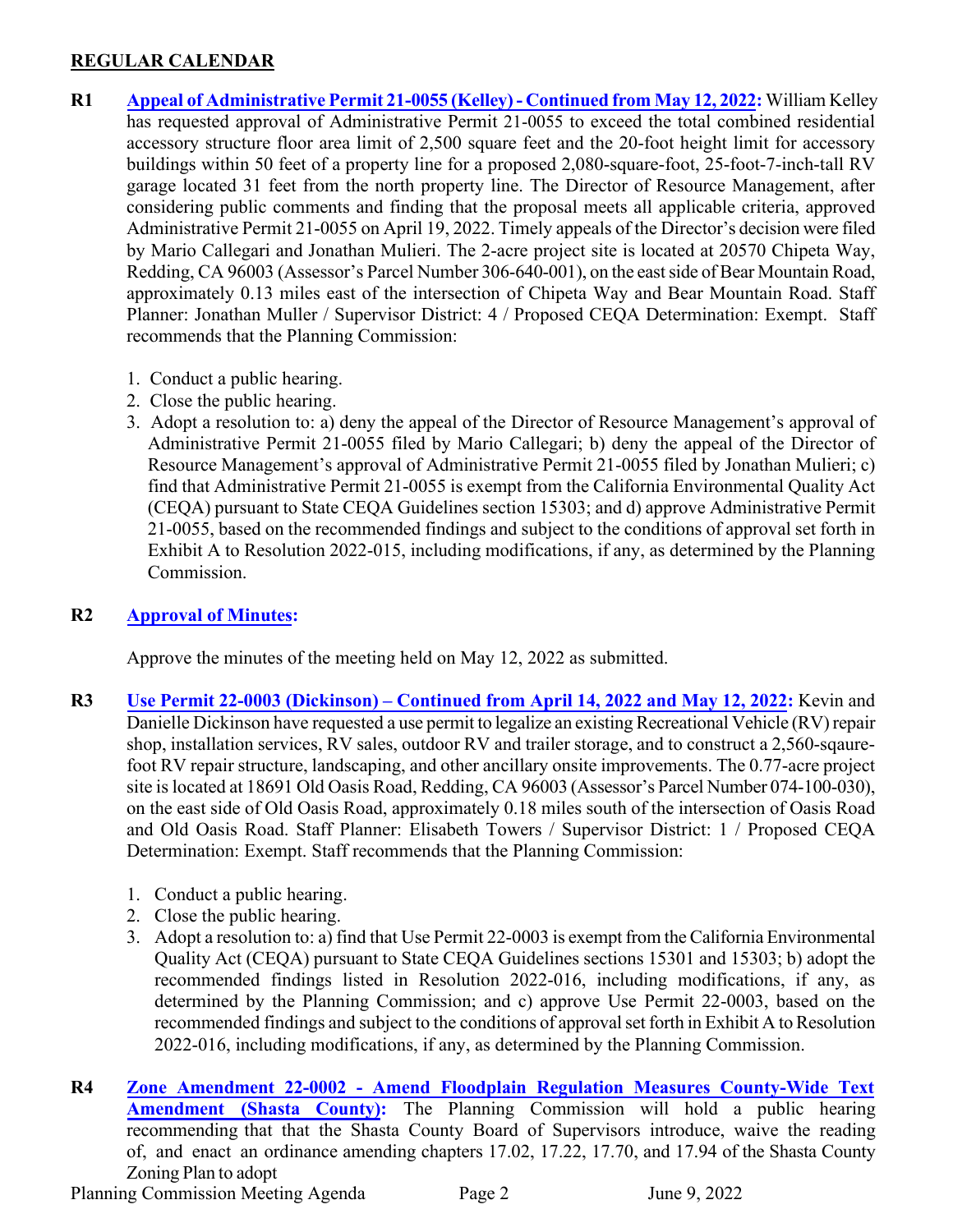floodplain management measures that codify existing practices and amend applicable provisions of Title 17 of the Shasta County Code to satisfy FEMA requirements, including 44 Code of Federal Regulations (CFR) Section 60.3 of the National Flood Insurance Program (NFIP) regulations. Staff Planner: Adam Fieseler / Supervisor District: All / Proposed CEQA Determination: Exempt. Staff recommends that the Planning Commission:

- 1. Conduct a public hearing.
- 2. Close the public hearing.
- 3. Adopt a resolution recommending that the Shasta County Board of Supervisors: a) find that Zone Amendment 22-0002 is not subject to the California Environmental Quality Act (CEQA) for the reasons stated in Resolution 2022-017; b) adopt the recommended findings listed in Resolution 2022-017, including modifications, if any, as determined by the Planning Commission; and c) introduce, waive the reading of, and enact an ordinance to amend the Zoning Plan of the County of Shasta identified as Zone Amendment 22-0002, including modifications, if any, as determined by the Planning Commission.
- **R5 [Amendment 22-0003 \(Vertical](https://www.co.shasta.ca.us/docs/libraries/resource-management-docs/staff-reports/2022/june/r5060922.pdf) Bridge Reit, LLC):** Vertical Bridge Reit, LLC hasrequested approval of Amendment 22-0003 to amend Use Permit 166-84 to construct a 93-foot-long by 27-foot-wide photovoltaic solar array, six (6) 35.42-foot-tall ground-mounted small wind turbines (43.42-foot tip height as measured from finished grade to vertical tip of the blade), wind and solar energy inverters and eleven (11) lithium batteries to be located in an existing utility building which serves an existing commercial wireless telecommunications facility on the site. The solar array, wind turbines, and batteries are proposed to serve as an unmanned generator that would provide on-site power and backup power for an existing commercial wireless telecommunications facility in the event that electric service from the power grid is interrupted. The project is located in the Montgomery Creek area on a 631-acre parcel situated on Hatchet Ridge and is accessed from an unnamed spur road on the south side of Bunchgrass Lookout Road that intersects Bunchgrass Lookout Road approximately 5.6 miles northwest of the Bunchgrass Lookout Road/State Highway 299 East intersection (Assessor's Parcel Number 027- 120-007). Staff Planner: David Schlegel / Supervisor District: 3 / Proposed CEQA Determination: Negative Declaration. Staff recommends that the Planning Commission:
	- 1. Conduct a public hearing.
	- 2. Close the public hearing.
	- 3. Adopt a resolution to: a) adopt the California Environmental Quality Act (CEQA) determination of a Negative Declaration; b) adopt the recommended findings listed in Resolution 2022-018, including modifications, if any, as determined by the Planning Commission; and c) approve Amendment 22- 0003, based on the recommended findings and subject to the conditions of approval set forth in Attachment A to Resolution 2022-018, including modifications, if any, as determined by the Planning Commission.

#### **PLANNING DIRECTOR'S REPORT**

#### **ADJOURN**

#### **NOTES:**

- 1. The Planning Commission, at their discretion, may limit individual/group testimony time in the interest of facilitating the meeting to allow all persons who wish to comment the opportunity to do so.
- 2. Documents associated with the agenda are on file and available for review. The agenda, initial studies, staff reports, and minutes, can be found online at [www.co.shasta.ca.us/drm/planning/](http://www.co.shasta.ca.us/drm/planning)planning-commissionmeetings. Direct inquiriesto: Department of Resource Management - Planning Division, 1855 Placer Street, Suite 103, Redding, CA 96001. Phone: (530) 225-5532.

Planning Commission Meeting Agenda Page 3 June 9, 2022